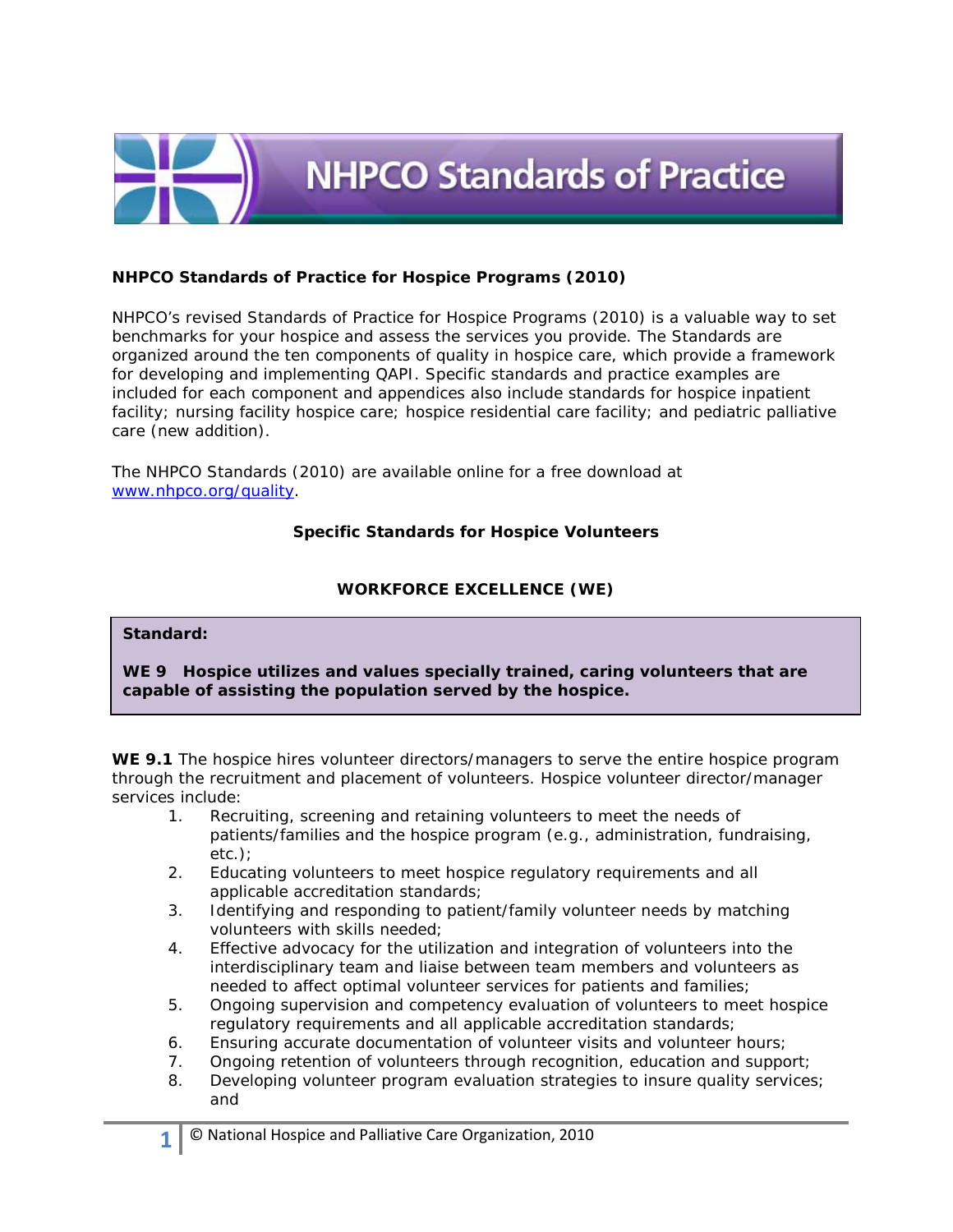- 9. Supporting community education through volunteer presentations or other activities in the community;
- 10. Documenting cost savings achieved through the use of volunteers;
- 11. Maintains a volunteer staff sufficient to provide administrative or direct patient care in an amount that, at a minimum, equals 5 percent of the total patient care hours of all paid hospice employees and contract staff; and
- 12. Recording the expansion of care and services achieved though the use of volunteers.

**WE 9.2** Hospice volunteer services are based on initial and ongoing assessments of patient and family volunteer needs by members of the interdisciplinary team and provided according to the interdisciplinary team's plan of care.

**WE 9.3** Hospice volunteers receive appropriate orientation and training prior to providing patient, family and caregiver care that minimally includes:

- 1. The purpose and focus of hospice care;
- 2. The important role of the volunteer in hospice care;
- 3. The interdisciplinary team's function and responsibility;
- 4. Role of various hospice team members;
- 5. Concepts of death and dying;
- 6. Communication skills;
- 7. Patient and family rights and responsibilities;
- 8. Care and comfort measures;
- 9. Diseases and conditions experienced by hospice patients;
- 10. Psychosocial and spiritual issues related to death and dying;
- 11. Concept of the unit of care *(e.g., the hospice patient, family and caregiver)*;
- 12. Stress management;
- 13. Infection control practices;
- 14. Professional boundaries and patient/family boundaries;
- 15. Staff, patient and family safety issues;
- 16. Ethics and hospice care;
- 17. Family dynamics, coping mechanisms and psychological issues surrounding terminal illness, death and bereavement;
- 18. Confidentiality;
- 19. Reporting requirements related to patient changes, pain and other symptoms;
- 20. Other topics based on the hospice's unique mission and defined patient population;
- 21. Specialized duties and responsibilities;
- 22. Specialized training is performed when volunteers provide care or services in facility based care settings or with other specialty patient populations; and
- 23. The person(s) to whom they report and the person(s) to contact if they need assistance and instructions regarding the performance of their duties and responsibilities.
- **WE 9.4** The hospice maintains personnel records for each volunteer that minimally include:
	- 1. Activities performed by the volunteer;
	- 2. Orientation and training;
	- 3. Competency assessments;
	- 4. Annual performance evaluations;
	- 5. Criminal background checks; and
	- 6. Conflict of Interest form.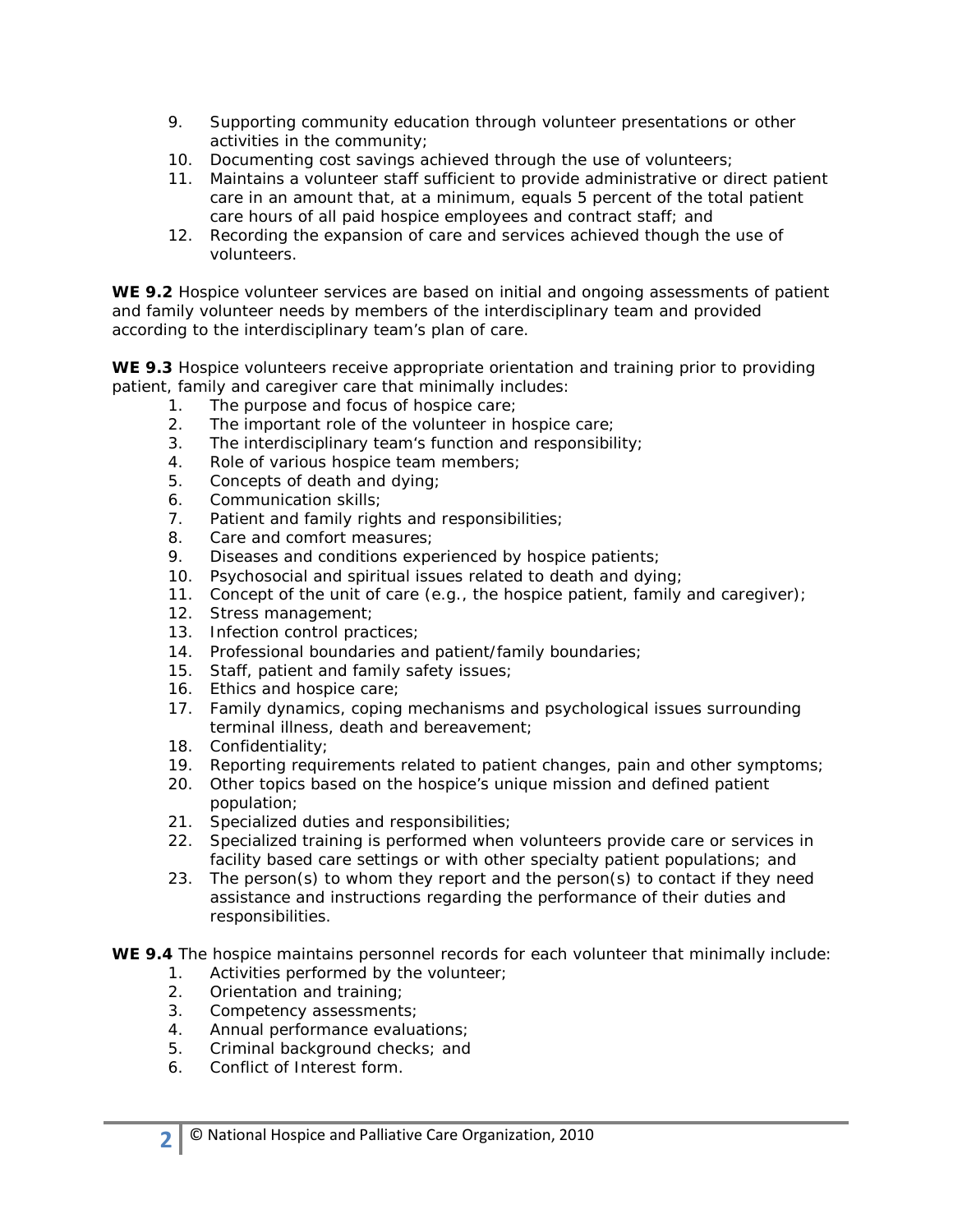**WE 9.5** Volunteers are evaluated at least annually using the performance criteria defined in the job description.

**WE 9.6** Hospice volunteers are supervised in a timely manner by designated hospice staff.

**WE 9.7** Volunteers are represented on the IDT either in person or through staff assigned to supervise the volunteer department.

## **Practice Examples:**

- Recruiting activities are regularly scheduled and include various media such as print and electronic newspapers, newsletters, bulletins and other broad-based community resources.
- Hospice has written criteria for recruiting, selecting, training and assigning volunteers.
- Recruiting activities are planned and conducted with input obtained from staff and volunteers to meet volunteer recruitment goals.
- Volunteers are utilized in administrative or direct patient care roles.
- Volunteer retention activities include offering support groups, partnering with other volunteers or if necessary, making changes in assignments.
- All patient care volunteers complete a comprehensive orientation prior to providing any patient, family or caregiver care or services.
- All volunteers are invited to be active participants in volunteer support groups.
- There is evidence of ongoing volunteer supervision and identifying the educational needs of hospice volunteers.
- The volunteer's performance is assessed on hire and ongoing through observations made during orientation, evaluations made during care assignments and the annual performance evaluation process.
- Volunteer retention efforts include: support mechanisms; mentoring or "buddying" with experienced, competent peer volunteers; changing of assignments when the program's, patient's or family's needs are not met; providing ongoing feedback and recognition events; and communicating and having camaraderie with other hospice team members *(e.g., support groups, telephone calls, flyers, closure of care, meeting with volunteer coordinator, etc.).*
- Volunteers articulate information provided in the orientation and training as evidenced by interviews or evaluations with the hospice nurse, other team members or the hospice patient or family.
- Performance evaluations incorporate the valued educational components listed in the hospice's orientation and ongoing educational initiatives. A review of these evaluations demonstrates a positive correlation between the education material presented and the volunteer's demonstrated competence.